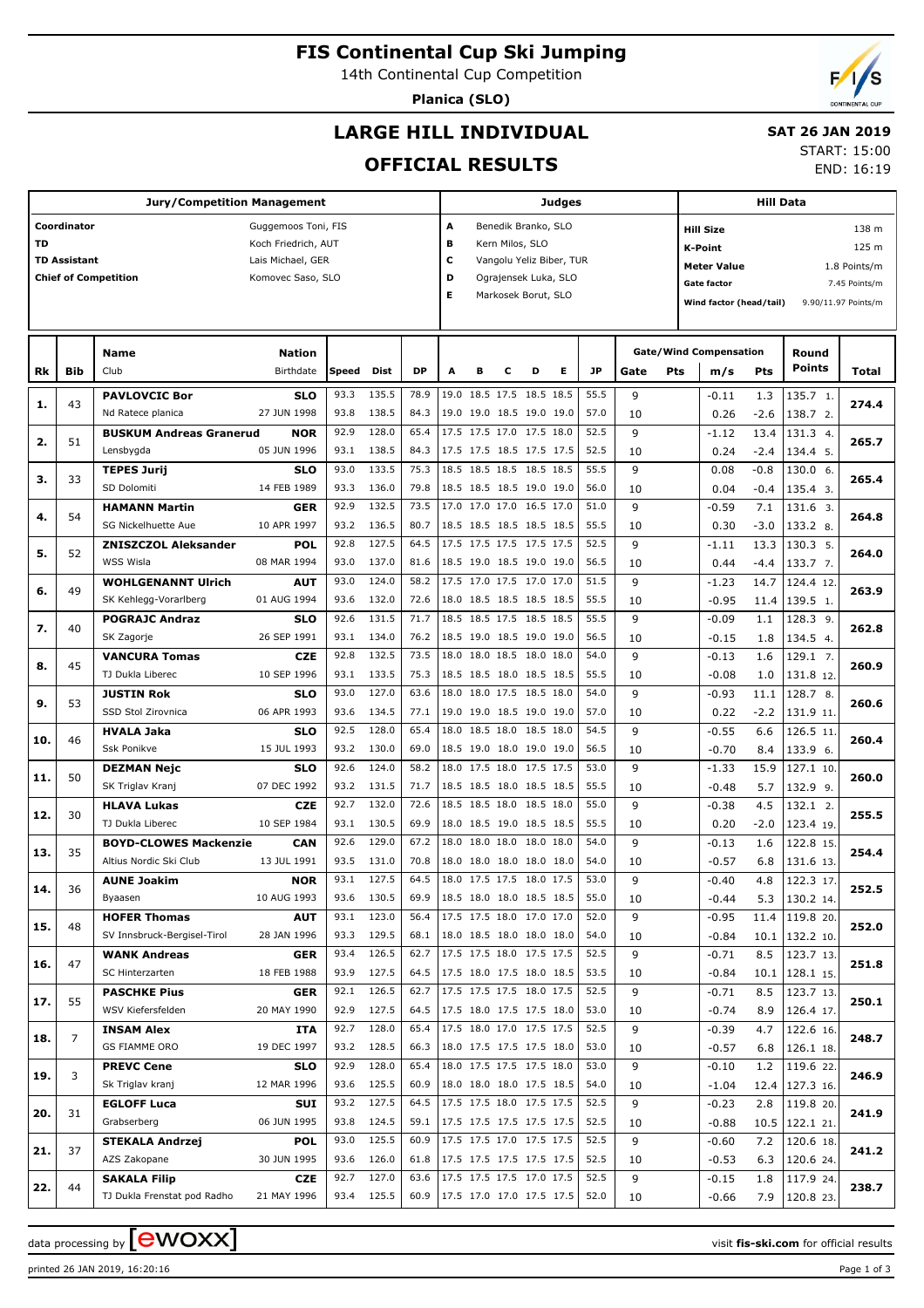# **FIS Continental Cup Ski Jumping**

14th Continental Cup Competition

**Planica (SLO)**



END: 16:19

## **LARGE HILL INDIVIDUAL**

### **SAT 26 JAN 2019** START: 15:00

## **OFFICIAL RESULTS**

| Rk  | <b>Bib</b> | <b>Name</b><br>Club              | <b>Nation</b><br>Birthdate | Speed | Dist  | <b>DP</b> | A | в | D.                       | Е | <b>JP</b> | Gate        | Pts | <b>Gate/Wind Compensation</b><br>m/s | Pts    | Round<br>Points | <b>Total</b> |
|-----|------------|----------------------------------|----------------------------|-------|-------|-----------|---|---|--------------------------|---|-----------|-------------|-----|--------------------------------------|--------|-----------------|--------------|
|     |            |                                  |                            |       |       |           |   |   |                          |   |           |             |     |                                      |        |                 |              |
| 23. | 17         | <b>WEIGEL Cedrik</b>             | <b>GER</b>                 | 92.6  | 126.0 | 61.8      |   |   | 17.5 17.5 18.0 17.5 17.5 |   | 52.5      | 9           |     | $-0.14$                              | 1.7    | 116.0 26.       | 238.4        |
|     |            | SG Nickelhuette Aue              | 15 DEC 1998                | 93.2  | 128.5 | 66.3      |   |   | 17.5 17.5 17.5 17.5 17.0 |   | 52.5      | 10          |     | $-0.30$                              | 3.6    | 122.4 20.       |              |
| 24. | 42         | <b>BJOERENG Joacim Oedegaard</b> | <b>NOR</b>                 | 93.1  | 127.5 | 64.5      |   |   | 17.5 18.0 18.0 18.0 18.0 |   | 54.0      | 9           |     | $-0.03$                              | 0.4    | 118.9 23.       | 237.3        |
|     |            | Roeykenhopp                      | 14 DEC 1995                | 93.4  | 123.5 | 57.3      |   |   | 17.5 17.0 17.0 17.5 17.5 |   | 52.0      | 10          |     | $-0.76$                              | 9.1    | 118.4 25.       |              |
| 25. | 27         | <b>KANTYKA Przemyslaw</b>        | <b>POL</b>                 | 93.0  | 125.0 | 60.0      |   |   | 17.5 17.0 18.0 17.5 17.5 |   | 52.5      | 9           |     | $-0.23$                              | 2.8    | 115.3 30.       | 236.5        |
|     |            | LKS Klimczok Bystra              | 15 DEC 1996                | 93.5  | 130.0 | 69.0      |   |   | 17.5 17.5 18.0 18.0 17.5 |   | 53.0      | 10          |     | 0.08                                 | $-0.8$ | 121.2 22.       |              |
| 26. | 34         | <b>DESCHWANDEN Gregor</b>        | <b>SUI</b>                 | 92.7  | 129.0 | 67.2      |   |   | 17.5 18.0 17.5 17.5 18.0 |   | 53.0      | 9           |     | 0.03                                 | $-0.3$ | 119.9 19.       | 235.5        |
|     |            | Horw                             | 27 FEB 1991                | 93.2  | 123.5 | 57.3      |   |   | 17.0 17.5 17.0 17.5 18.0 |   | 52.0      | 10          |     | $-0.53$                              | 6.3    | 115.6 27.       |              |
| 27. | 4          | <b>PRISLIC Ernest</b>            | <b>SLO</b>                 | 92.4  | 126.0 | 61.8      |   |   | 18.0 17.5 16.5 17.5 17.5 |   | 52.5      | $\mathsf q$ |     | $-0.13$                              | 1.6    | 115.9 27.       | 233.0        |
|     |            | SK Zagorje                       | 30 SEP 1993                | 92.8  | 128.0 | 65.4      |   |   | 18.0 18.0 17.5 18.0 18.5 |   | 54.0      | 10          |     | 0.23                                 | $-2.3$ | 117.1 26.       |              |
| 28. | 2          | <b>SAMEC Matevz</b>              | <b>SLO</b>                 | 92.2  | 126.0 | 61.8      |   |   | 17.5 17.0 17.0 18.0 17.5 |   | 52.0      | 9           |     | $-0.22$                              | 2.6    | 116.4 25.       | 229.8        |
|     |            | SSK Ljubno BTC                   | 20 AUG 1997                | 92.6  | 123.5 | 57.3      |   |   | 17.5 17.5 17.0 17.0 17.5 |   | 52.0      | 10          |     | $-0.34$                              | 4.1    | 113.4 28.       |              |
| 29. | 5          | <b>NAGLIC Tomaz</b>              | <b>SLO</b>                 | 92.3  | 124.5 | 59.1      |   |   | 17.5 18.0 17.5 17.5 18.0 |   | 53.0      | 9           |     | $-0.31$                              | 3.7    | 115.8 28.       | 224.7        |
|     |            | SSK Alpina Ziri                  | 18 JUL 1989                | 92.5  | 126.5 | 62.7      |   |   | 17.5 17.5 18.0 17.5 17.5 |   | 52.5      | 10          |     | 0.64                                 | $-6.3$ | 108.9 29.       |              |
| 30. | 39         | <b>STEINER Maximilian</b>        | <b>AUT</b>                 | 92.7  | 124.5 | 59.1      |   |   | 17.5 18.0 18.0 17.5 17.5 |   | 53.0      | 9           |     | $-0.31$                              | 3.7    | 115.8 28.       | 223.1        |
|     |            | WSV Bad Ischl-NTS-Oberoes        | 04 MAY 1996                | 92.6  | 124.5 | 59.1      |   |   | 17.0 17.5 18.0 17.5 17.5 |   | 52.5      | 10          |     | 0.43                                 | $-4.3$ | 107.3 30.       |              |
|     |            |                                  |                            |       |       |           |   |   |                          |   |           |             |     |                                      |        |                 |              |

|     | Not qualified for final round |                                 |             |      |            |      |                          |  |  |      |   |         |        |  |                                                                                                                                              |
|-----|-------------------------------|---------------------------------|-------------|------|------------|------|--------------------------|--|--|------|---|---------|--------|--|----------------------------------------------------------------------------------------------------------------------------------------------|
| 31. | 32                            | <b>SCHWANN Mika</b>             | <b>AUT</b>  |      | 93.0 126.0 | 61.8 | 17.5 18.0 17.5 17.5 18.0 |  |  | 53.0 | 9 | 0.03    | $-0.3$ |  | 114.5                                                                                                                                        |
|     |                               | KSG Klagenfurt-Kaernten         | 30 JUL 1999 |      |            |      |                          |  |  |      |   |         |        |  |                                                                                                                                              |
| 32. | 38                            | <b>MURANKA Klemens</b>          | <b>POL</b>  |      | 93.0 123.0 | 56.4 | 17.0 17.0 16.5 16.5 17.0 |  |  | 50.5 | 9 | $-0.57$ | 6.8    |  | 113.7<br>113.7<br>113.5<br>112.8<br>110.7<br>109.9<br>109.8<br>109.8<br>109.7<br>109.2<br>106.0<br>104.0<br>102.8<br>102.6<br>101.4<br>100.0 |
|     |                               | TS Wisla Zakopane               | 31 AUG 1994 |      |            |      |                          |  |  |      |   |         |        |  |                                                                                                                                              |
| 32. | 20                            | <b>SELL Adrian</b>              | <b>GER</b>  |      | 92.2 128.0 | 65.4 | 17.5 17.5 17.5 17.5 17.5 |  |  | 52.5 | 9 | 0.42    | $-4.2$ |  |                                                                                                                                              |
|     |                               | Sv Messstetten                  | 28 APR 1998 |      |            |      |                          |  |  |      |   |         |        |  |                                                                                                                                              |
| 34. | 22                            | <b>SOLBERG Christian Roeste</b> | <b>NOR</b>  |      | 92.3 126.0 | 61.8 | 17.5 17.5 17.5 17.5 17.5 |  |  | 52.5 | 9 | 0.08    | $-0.8$ |  |                                                                                                                                              |
|     |                               | Jardar                          | 26 SEP 1999 |      |            |      |                          |  |  |      |   |         |        |  |                                                                                                                                              |
| 35. | 26                            | <b>HUBER Stefan</b>             | <b>AUT</b>  |      | 92.5 123.5 | 57.3 | 17.5 17.5 17.5 17.5 17.0 |  |  | 52.5 | 9 | $-0.25$ | 3.0    |  |                                                                                                                                              |
|     |                               | SC Seekirchen-Salzburg          | 08 MAR 1994 |      |            |      |                          |  |  |      |   |         |        |  |                                                                                                                                              |
| 36. | 29<br>12                      | <b>HAUKEDAL Richard</b>         | <b>NOR</b>  |      | 93.1 122.5 | 55.5 | 17.0 17.0 17.5 17.0 17.0 |  |  | 51.0 | 9 | $-0.35$ | 4.2    |  |                                                                                                                                              |
|     |                               | Baekkelagets SK                 | 31 AUG 1996 |      |            |      |                          |  |  |      |   |         |        |  |                                                                                                                                              |
| 37. |                               | <b>POPPINGER Manuel</b>         | <b>AUT</b>  |      | 92.7 118.5 | 48.3 | 17.0 16.5 16.0 17.0 17.0 |  |  | 50.5 | 9 | $-0.93$ | 11.1   |  |                                                                                                                                              |
|     |                               | SV Innsbruck-Bergisel-Tirol     | 19 MAY 1989 |      |            |      |                          |  |  |      |   |         |        |  |                                                                                                                                              |
| 38. | 28                            | <b>KARLEN Gabriel</b>           | <b>SUI</b>  | 92.3 | 121.5      | 53.7 | 17.0 17.0 17.5 17.0 17.0 |  |  | 51.0 | 9 | $-0.43$ | 5.1    |  |                                                                                                                                              |
|     |                               | Gstaad                          | 10 MAR 1994 |      |            |      |                          |  |  |      |   |         |        |  |                                                                                                                                              |
| 38. | 15                            | <b>BREIVIK Andreas Varsi</b>    | <b>NOR</b>  |      | 93.0 121.5 | 53.7 | 17.0 17.0 17.0 17.0 17.0 |  |  | 51.0 | 9 | $-0.43$ | 5.1    |  |                                                                                                                                              |
|     |                               | Tromsoe Skiklub                 | 20 NOV 1997 |      |            |      |                          |  |  |      |   |         |        |  |                                                                                                                                              |
| 40. | 41                            | <b>KRANJEC Robert</b>           | <b>SLO</b>  |      | 92.1 123.5 | 57.3 | 17.5 17.5 17.0 17.5 17.5 |  |  | 52.5 | 9 | 0.01    | $-0.1$ |  |                                                                                                                                              |
|     |                               | SK Triglav Kranj                | 16 JUL 1981 |      |            |      |                          |  |  |      |   |         |        |  |                                                                                                                                              |
| 41. | $\mathbf{1}$                  | <b>VODUSEK Lovro</b>            | <b>SLO</b>  |      | 92.2 121.0 | 52.8 | 17.0 17.0 17.0 17.5 17.0 |  |  | 51.0 | 9 | $-0.45$ | 5.4    |  |                                                                                                                                              |
|     |                               | Ssk Ljubno btc                  | 28 DEC 2000 |      |            |      |                          |  |  |      |   |         |        |  |                                                                                                                                              |
| 42. | 8                             | <b>COLLOREDO Sebastian</b>      | <b>ITA</b>  |      | 92.4 117.5 | 46.5 | 17.0 17.0 17.5 17.0 17.0 |  |  | 51.0 | 9 | $-0.71$ | 8.5    |  |                                                                                                                                              |
|     |                               | <b>GS FIAMMEGIALLE</b>          | 09 SEP 1987 |      |            |      |                          |  |  |      |   |         |        |  |                                                                                                                                              |
| 43. | 18                            | <b>SEIDL Fabian</b>             | <b>GER</b>  |      | 92.3 124.0 | 58.2 | 16.5 16.5 17.5 16.5 16.5 |  |  | 49.5 | 9 | 0.37    | $-3.7$ |  |                                                                                                                                              |
|     |                               | Sc Auerbach                     | 23 JUN 1997 |      |            |      |                          |  |  |      |   |         |        |  |                                                                                                                                              |
| 44. | 25                            | <b>CECON Federico</b>           | <b>ITA</b>  |      | 92.0 120.0 | 51.0 | 17.0 17.0 16.5 17.0 17.0 |  |  | 51.0 | 9 | $-0.07$ | 0.8    |  |                                                                                                                                              |
|     |                               | <b>GS FIAMMEGIALLE</b>          | 11 JUN 1994 |      |            |      |                          |  |  |      |   |         |        |  |                                                                                                                                              |
| 45. | 16                            | <b>KALINICHENKO Vitaliy</b>     | <b>UKR</b>  |      | 92.6 119.0 | 49.2 | 15.0 16.5 16.5 16.0 16.0 |  |  | 48.5 | 9 | $-0.41$ | 4.9    |  |                                                                                                                                              |
|     |                               | Vorokhta Ski School             | 09 AUG 1993 |      |            |      |                          |  |  |      |   |         |        |  |                                                                                                                                              |
| 46. | 10                            | <b>GASIENICA Patrick</b>        | <b>USA</b>  |      | 92.4 114.0 | 40.2 | 16.5 16.5 16.5 16.5 16.5 |  |  | 49.5 | 9 | $-0.98$ | 11.7   |  |                                                                                                                                              |
|     |                               | Norge Ski club                  | 28 NOV 1998 |      |            |      |                          |  |  |      |   |         |        |  |                                                                                                                                              |
| 47. | 23                            | <b>VANSKA Elias</b>             | <b>FIN</b>  | 92.3 | 119.5      | 50.1 | 17.0 17.0 17.5 17.0 17.0 |  |  | 51.0 | 9 | 0.11    | $-1.1$ |  |                                                                                                                                              |
|     |                               | Lieksa Ski club                 | 20 JUL 1996 |      |            |      |                          |  |  |      |   |         |        |  |                                                                                                                                              |

data processing by **CWOXX**  $\blacksquare$